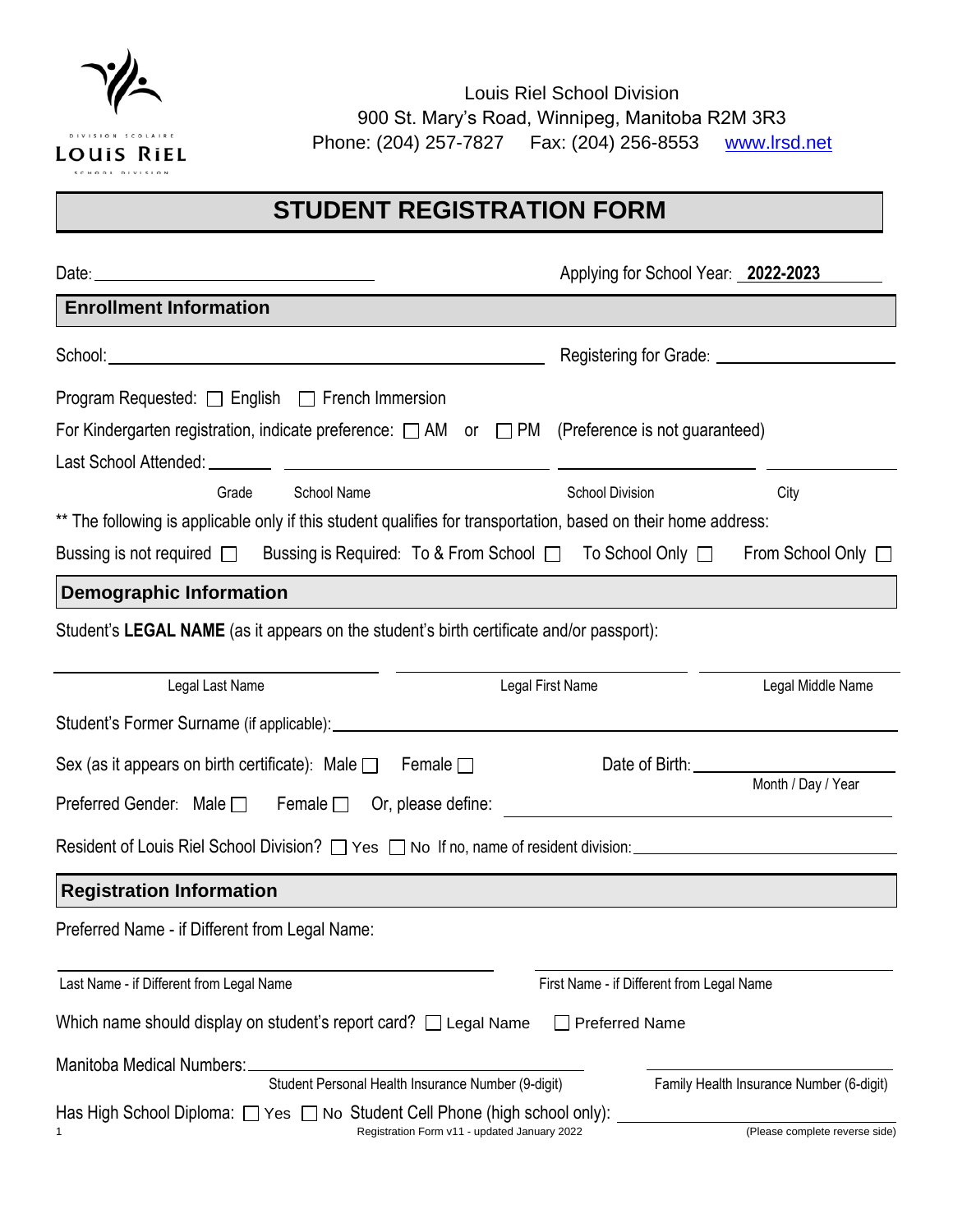# **Ancestral / Cultural Information**

#### **Providing this personal information is voluntary and optional.**

The purpose of this information is to better meet students' needs and to help with Division program planning. (It is being collected in compliance with section 36(1)(b) of the Freedom of Information and Protection of Privacy Act as it is necessary for and relates directly to the activity of Manitoba and school divisions to plan, deliver and improve programs.) If you have any questions regarding the collection of this personal information, please contact the school principal.

# **Aboriginal/Indigenous Identity Declaration - Authorization and Statement of Understanding**

Aboriginal Identity Declaration helps to support the efforts of Manitoba Education and Training and school divisions to plan and improve programs in a way this is responsive to Aboriginal learners.

## **Is your child an Aboriginal person, that is, First Nation (North American Indian), Métis, or Inuk (Inuit)?**

Note: First Nations (North American Indian) include Status and Non-Status Indians. If "Yes", mark the square(s) that best describe your child now:

| $\Box$ Yes, First Nation (North American Indian)                                 | $\Box$ Yes, Métis | $\Box$ Yes, Inuk (Inuit) |
|----------------------------------------------------------------------------------|-------------------|--------------------------|
| and cultural groups – there are seven cultural/linguistic groups to choose from. |                   |                          |

## **Respondents may indicate up to two choices.**

**Linguistic** 

Which best describes your child's Aboriginal cultural/linguistic identity? Please select up to two choices:

| $\Box$ Anishinaabe  | $\Box$ Ininiw (Cree)           | $\Box$ Dene (Sayisi)       |
|---------------------|--------------------------------|----------------------------|
| $\Box$ Dakota       | $\Box$ Anishinin (Ojibwe-Cree) | $\Box$ Métis (Michif)      |
| $\Box$ Inuk (Inuit) | $\Box$ Other                   |                            |
|                     |                                | (Please name the identity) |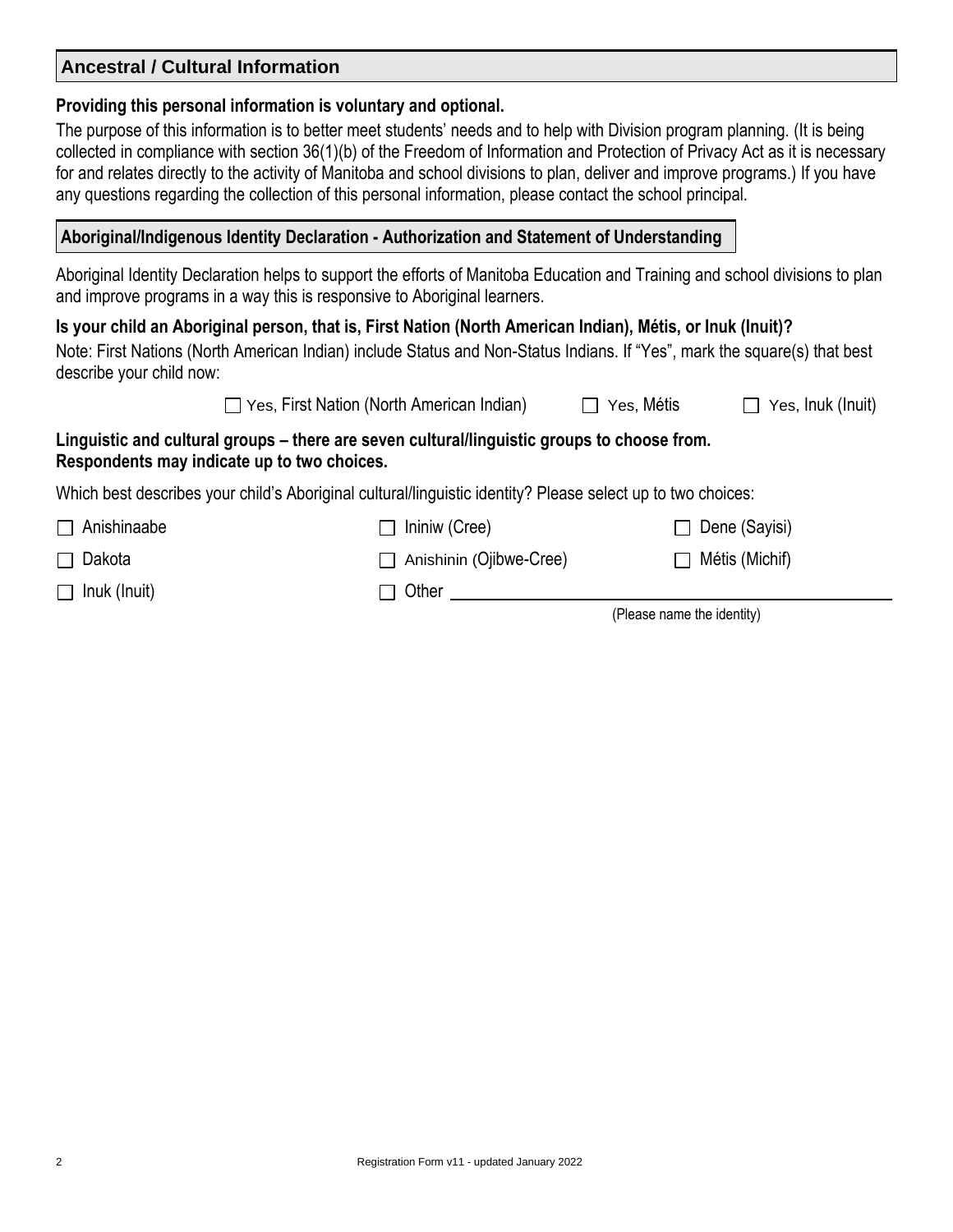#### **Non-Aboriginal/Indigenous Ancestral / Cultural Identification Declaration**

This information is being collected under the authority of the Education Administration Act and applicable regulations will be used to determine ancestral/cultural identities for statistical analysis and program planning in the Louis Riel School Division.

Ancestral or Cultural Identity (select up to 4)

- Indigenous (e.g., First Nations, Métis, Inuit, Anishinaabek, Ininewak, and Dakota, Cree, Oji-Cree, Dene, etc.)
- Black, African, Caribbean, or Afro-Caribbean (e.g., Jamaican, Nigerian, Ethiopian, Somalian, etc.)
- East Asian (e.g., Chinese, Korean, Japanese, Mongolian, Taiwanese, etc.)
- Latin American (e.g., Hispanic, Latino, Mexican, Haitian, Dominican, etc.)
- Middle Eastern or North African (e.g., Arab, Iranian, Syrian, Lebanese, Egyptian, Turkish, etc.)
- South Asian (e.g., Indian, Bangladeshi, Pakistani, etc.)
- $\Box$  South East Asian (e.g., Filipino, Thai, Vietnamese, Indonesian, etc.)
- Oceanian or Pacific Islander (e.g., Hawaiian, Samoan, Tongan, Fijian, New Guinean, Polynesian, etc.)
- Central Asian (e.g., Afghan, Kazakh, Kyrgyz, Tajiks, Uzbeks, etc.)
- European (e.g., white, Eastern/Western European, Irish, Polish, Greek, French, Italian, Icelandic, Norwegian, etc.)

#### **Languages Spoken and Citizenship**

| Language(s) spoken at home: $\Box$ English $\Box$ French<br>$\Box$ Other, please specify (example: Arabic, Hindi, Tagalog): |
|-----------------------------------------------------------------------------------------------------------------------------|
|                                                                                                                             |
|                                                                                                                             |
|                                                                                                                             |
|                                                                                                                             |
| ** If other citizenship, please indicate status in Canada: Permanent Resident $\Box$ Study Permit $\Box$ Work Permit $\Box$ |
| Visiting Forces Act D Refugee Claimant D International D Permit Expiry Date: COMERCIAL REFORMATION                          |
| MM/DD/YYYY<br>** Copies of Status in Canada documents MUST BE PROVIDED at time of registration.                             |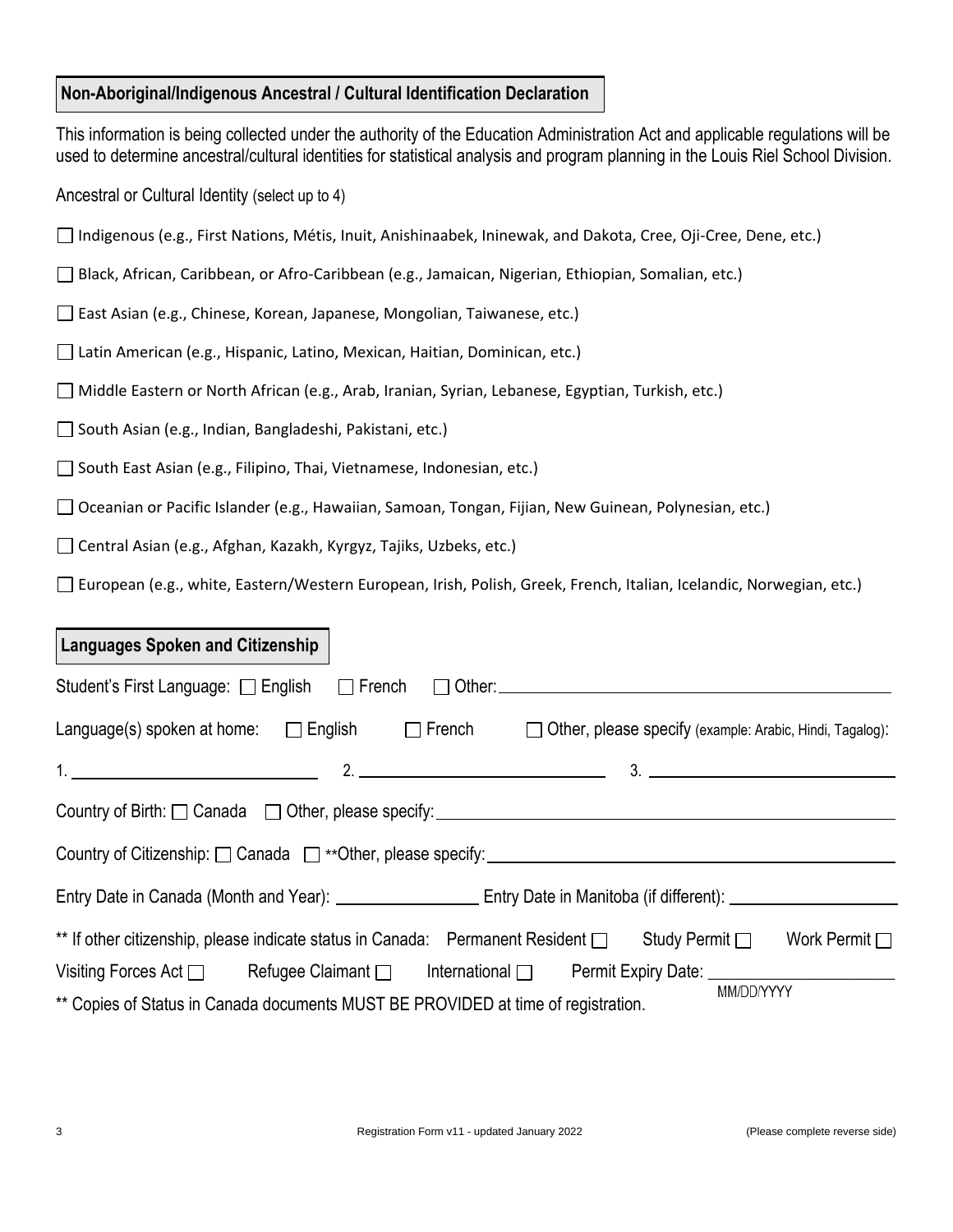#### **Custody Information**

|  | Custody Status: in Both Parents in Joint/Shared in Mother in Father in Legal Guardian in CFS in Self – Adult Learner |
|--|----------------------------------------------------------------------------------------------------------------------|
|--|----------------------------------------------------------------------------------------------------------------------|

◯ Other, please specify:  $\Box$ 

Custody Arrangement:

\*Please note: copy of legal documents **must** be provided to the school.

#### **Confidentiality of Class Lists**

The School Principal is responsible for maintaining the confidentiality of Class Lists containing parental names, addresses, phone numbers and email addresses.

The Division expressly prohibits release of these lists to any group or individual other than the Department of Education and Health authorities; however, per Freedom of Information & Protection of Privacy Act (FIPPA) standards, individual parents/guardians may authorize the Principal to provide their contact information to the President or Chairperson of the school's Parent Organization, as well as to other parents/guardians in your child's classes.

Please indicate if you wish to provide the President or Chairperson of the school's Parent Committee with your name, address, telephone number and email address.

 $\Box$  Yes  $\Box$  No

Please indicate if you wish to provide other parents/guardians in your child's classes with your name, address, telephone number and email address.

| -יי | N٥ |
|-----|----|

# **Public Relations Release**

The Louis Riel School Division (LRSD) wants to respect your wishes regarding different types of public relations initiatives that include students:

- 1. Internal
	- Divisional updates of print and digital material that is circulated within the division
- 2. External
	- Divisional updates of print material to inform our community
	- Requests by media for interviews, photographs and/or video footage of school and/or divisional events
	- Divisional and school updates on our website and Divisional/school based social media

#### **Conditions**

- All signed releases are valid until otherwise specified in writing
- Parental/Legal Guardian cancellation of permission applies only to materials/media produced after the cancellation date, upon the written request of the parent for such cancellation

As the parent/legal guardian of this student, I grant the Louis Riel School Division my permission to reproduce, exhibit, broadcast and distribute through printed, audio, visual or electronic means, my child's photograph, video image, work samples or quotations for the following purposes:

| × |
|---|
|---|

 $\Box$  No Divisional updates of print and/or digital material

 $\Box$  Yes  $\Box$  No Requests by media for interviews, photographs and/or video footage of school and/or divisional events

- $\Box$  Yes  $\Box$  No Divisional and school updates via websites (Division and school sites)
- $\Box$  Yes  $\Box$  No Divisional and school updates via social media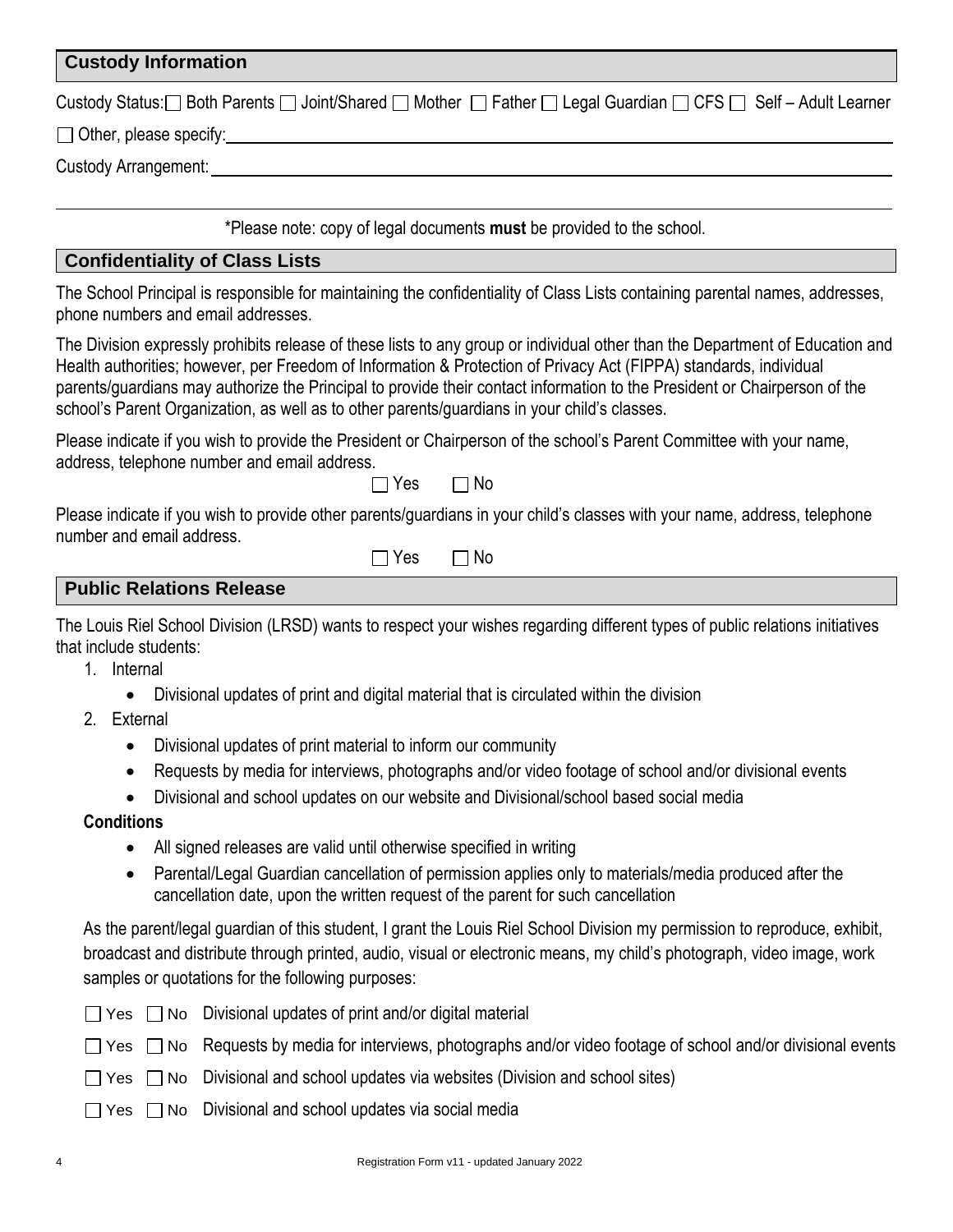| <b>Student Address Information</b>                                                                                                                                                                                                                                                                               |                                                                  |             |                                          |
|------------------------------------------------------------------------------------------------------------------------------------------------------------------------------------------------------------------------------------------------------------------------------------------------------------------|------------------------------------------------------------------|-------------|------------------------------------------|
| Student resides with: □ Parents □ Mother □ Father □ Foster Home □ Self                                                                                                                                                                                                                                           |                                                                  |             |                                          |
|                                                                                                                                                                                                                                                                                                                  |                                                                  |             |                                          |
| Street<br>House #                                                                                                                                                                                                                                                                                                | Apt                                                              | Postal Code | City                                     |
|                                                                                                                                                                                                                                                                                                                  |                                                                  |             |                                          |
|                                                                                                                                                                                                                                                                                                                  |                                                                  |             |                                          |
| *Only the following documents will be accepted as proof of address. One of these documents must be provided when<br>registering your child:<br>Copy of a bank statement<br>Hydro bill<br>$\bullet$<br>Apartment lease with name and address<br>$\bullet$<br>Offer to Purchase with name and address<br>$\bullet$ |                                                                  |             |                                          |
| Joint, Shared, Split Custody - Additional Student Address                                                                                                                                                                                                                                                        |                                                                  |             |                                          |
| $\Box$ Mother<br>□ Father □ Legal Guardian □ Other, please specify: _____________________________                                                                                                                                                                                                                |                                                                  |             |                                          |
| <b>Additional Student Address:</b>                                                                                                                                                                                                                                                                               |                                                                  |             |                                          |
| Street<br>House #                                                                                                                                                                                                                                                                                                | Apt                                                              | Postal Code | City                                     |
|                                                                                                                                                                                                                                                                                                                  |                                                                  |             |                                          |
| Additional Student Home Phone: New York Student Student Student Student Student Student Student Student Student                                                                                                                                                                                                  |                                                                  |             |                                          |
| Siblings Attending or Registering for School(s) in the Louis Riel School Division                                                                                                                                                                                                                                |                                                                  |             |                                          |
|                                                                                                                                                                                                                                                                                                                  |                                                                  |             |                                          |
| Name                                                                                                                                                                                                                                                                                                             | <b>Birthdate</b>                                                 |             | School                                   |
| Name                                                                                                                                                                                                                                                                                                             | <b>Birthdate</b>                                                 |             | School                                   |
| Name                                                                                                                                                                                                                                                                                                             | <b>Birthdate</b>                                                 |             | School                                   |
| Name<br>5                                                                                                                                                                                                                                                                                                        | <b>Birthdate</b><br>Registration Form v11 - updated January 2022 |             | School<br>(Please complete reverse side) |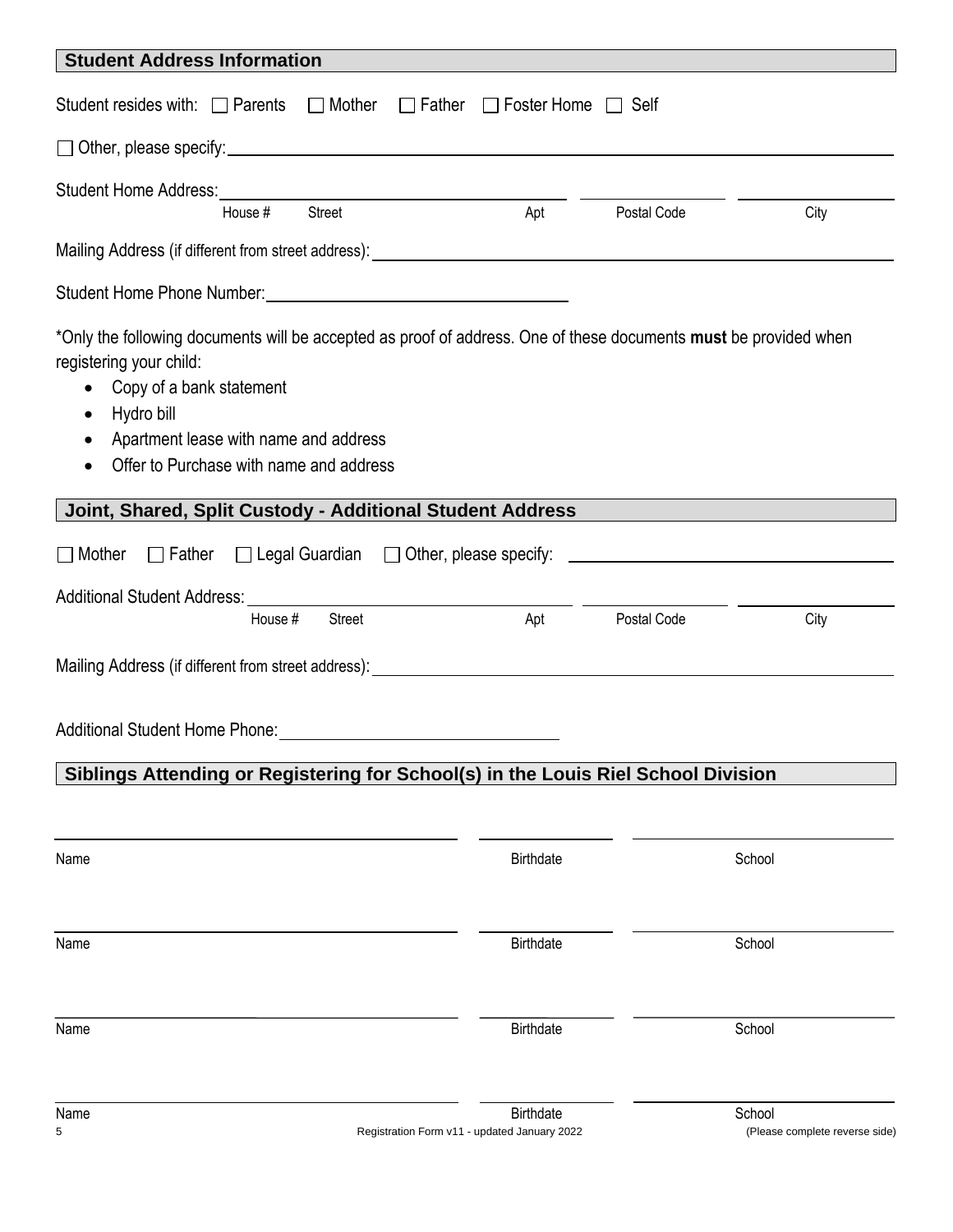| <b>PRIMARY Parent/Adult Caregiver with whom the Student Resides</b><br>(Other parent/guardian - next 3 pages)                                                                                                                                                               |
|-----------------------------------------------------------------------------------------------------------------------------------------------------------------------------------------------------------------------------------------------------------------------------|
| Parent/Caregiver's relationship to student: □ Mother □ Father □ Foster Mother □ Foster Father                                                                                                                                                                               |
| $\Box$ Other, please specify: $\Box$                                                                                                                                                                                                                                        |
|                                                                                                                                                                                                                                                                             |
|                                                                                                                                                                                                                                                                             |
|                                                                                                                                                                                                                                                                             |
|                                                                                                                                                                                                                                                                             |
| ** If other citizenship, please indicate status in Canada: Permanent Resident and Study Permit and Work Permit and T                                                                                                                                                        |
| Visiting Forces Act $\Box$ Refugee Status $\Box$ International $\Box$ Permit Expiry Date: ______________________                                                                                                                                                            |
| MM/DD/YYYY<br>** Copies of Status in Canada documents MUST BE PROVIDED at time of registration.                                                                                                                                                                             |
| * E-mail notifications from the school may include correspondence regarding your child's education, newsletters, and<br>information about school-related activities and events such as hot dog days, yearbooks, field trip opportunities, student<br>photos, and graduation |
| *Do you give the school permission to contact you by e-mail? $\Box$ Yes $\Box$ No<br>* I understand that I have the option to unsubscribe from e-mail notifications at any time by contacting the school.                                                                   |
|                                                                                                                                                                                                                                                                             |
|                                                                                                                                                                                                                                                                             |
| Company Name: 1980 Company Name: 2008 Company Name: 2008 Company Name: 2008 Company Name: 2008 Company Name: 2008 Company Name: 2008 Company Name: 2008 Company Name: 2008 Company Name: 2008 Company Name: 2008 Company Name:                                              |
|                                                                                                                                                                                                                                                                             |
| Are you a Louis Riel School Division employee? and a DYes If yes, LRSD E-mail: and a Louis Riel School Division employee? and DYes If yes, LRSD E-mail:                                                                                                                     |
| As parent/guardian, do you wish to have online access to school and student information (parent portal)? $\Box$ Yes<br>$\Box$ No<br>(An email address is required to access the Parent Portal.)                                                                             |
| Are you allowed to pick up this student? $\Box$ Yes $\Box$ No                                                                                                                                                                                                               |
|                                                                                                                                                                                                                                                                             |
| Home Address:<br>House #<br>Street<br>Apt<br>Postal Code<br>City                                                                                                                                                                                                            |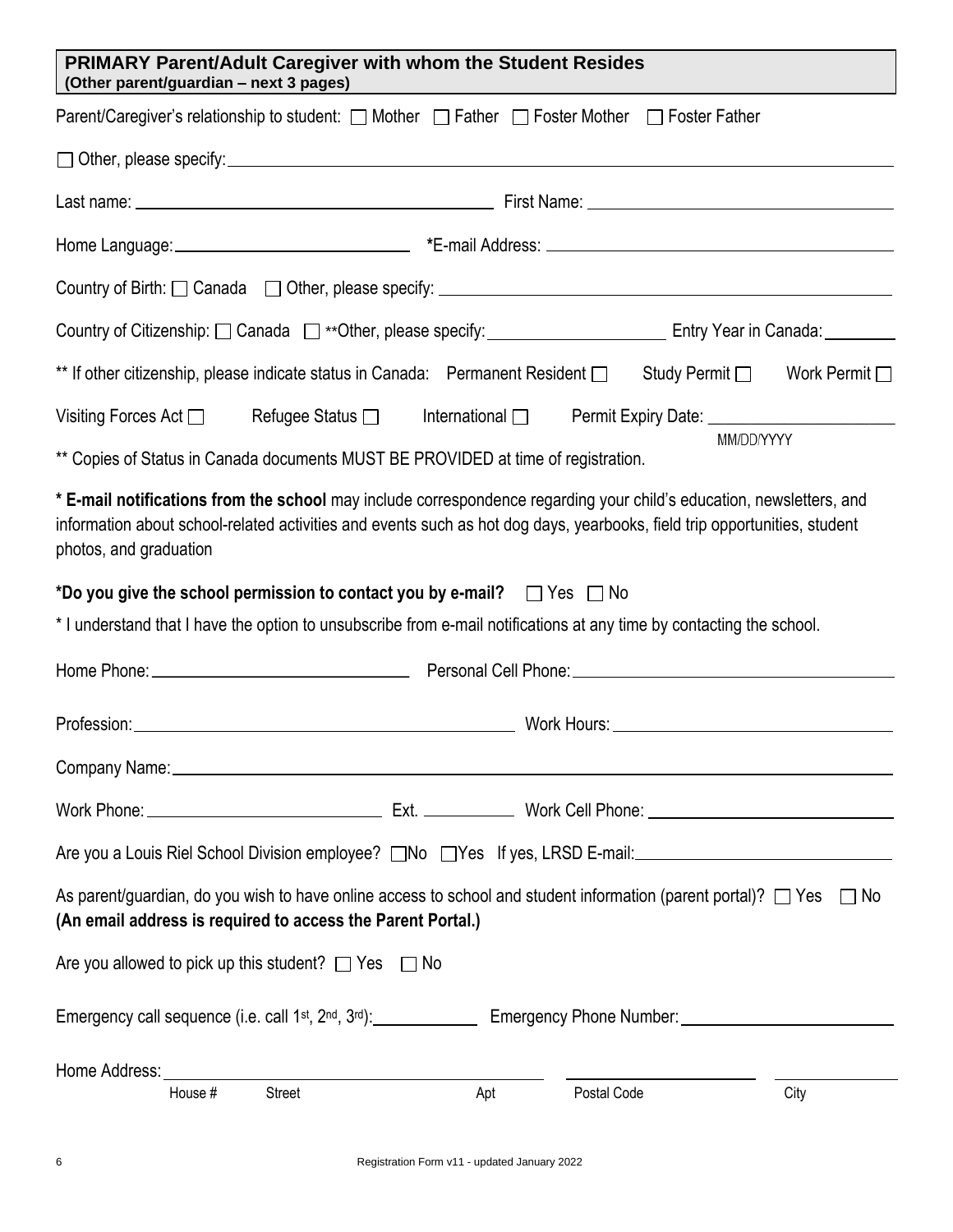| 2. Parent/Adult Caregiver that Resides WITH the PRIMARY Parent/Guardian (if applicable)                                                                                                                                                                                      |
|------------------------------------------------------------------------------------------------------------------------------------------------------------------------------------------------------------------------------------------------------------------------------|
| Parent/Caregiver's relationship to student:                                                                                                                                                                                                                                  |
| □ Stepmother □ Stepfather □ Foster Mother □ Foster Father<br>$\Box$ Mother<br>$\Box$ Father                                                                                                                                                                                  |
| $\Box$ Other, please specify: $\Box$                                                                                                                                                                                                                                         |
|                                                                                                                                                                                                                                                                              |
|                                                                                                                                                                                                                                                                              |
| * E-mail notifications from the school may include correspondence regarding your child's education, newsletters, and<br>information about school-related activities and events such as hot dog days, yearbooks, field trip opportunities, student<br>photos, and graduation. |
| *Does this parent/guardian give the school permission to contact them by e-mail? $\Box$ Yes $\Box$ No                                                                                                                                                                        |
| * I understand that I/we will have the option to unsubscribe from e-mail notifications at any time by contacting the school.                                                                                                                                                 |
|                                                                                                                                                                                                                                                                              |
|                                                                                                                                                                                                                                                                              |
|                                                                                                                                                                                                                                                                              |
|                                                                                                                                                                                                                                                                              |
|                                                                                                                                                                                                                                                                              |
| Does this parent/guardian wish to have online access to school and student information (parent portal)? $\Box$ Yes $\Box$ No<br>(An email address is required to access the parent portal.)                                                                                  |
| Is this person allowed to pick up this student? $\Box$ Yes $\Box$ No                                                                                                                                                                                                         |
|                                                                                                                                                                                                                                                                              |
| Home Address:                                                                                                                                                                                                                                                                |
| House #<br><b>Street</b><br>Apt<br>Postal Code<br>City                                                                                                                                                                                                                       |
|                                                                                                                                                                                                                                                                              |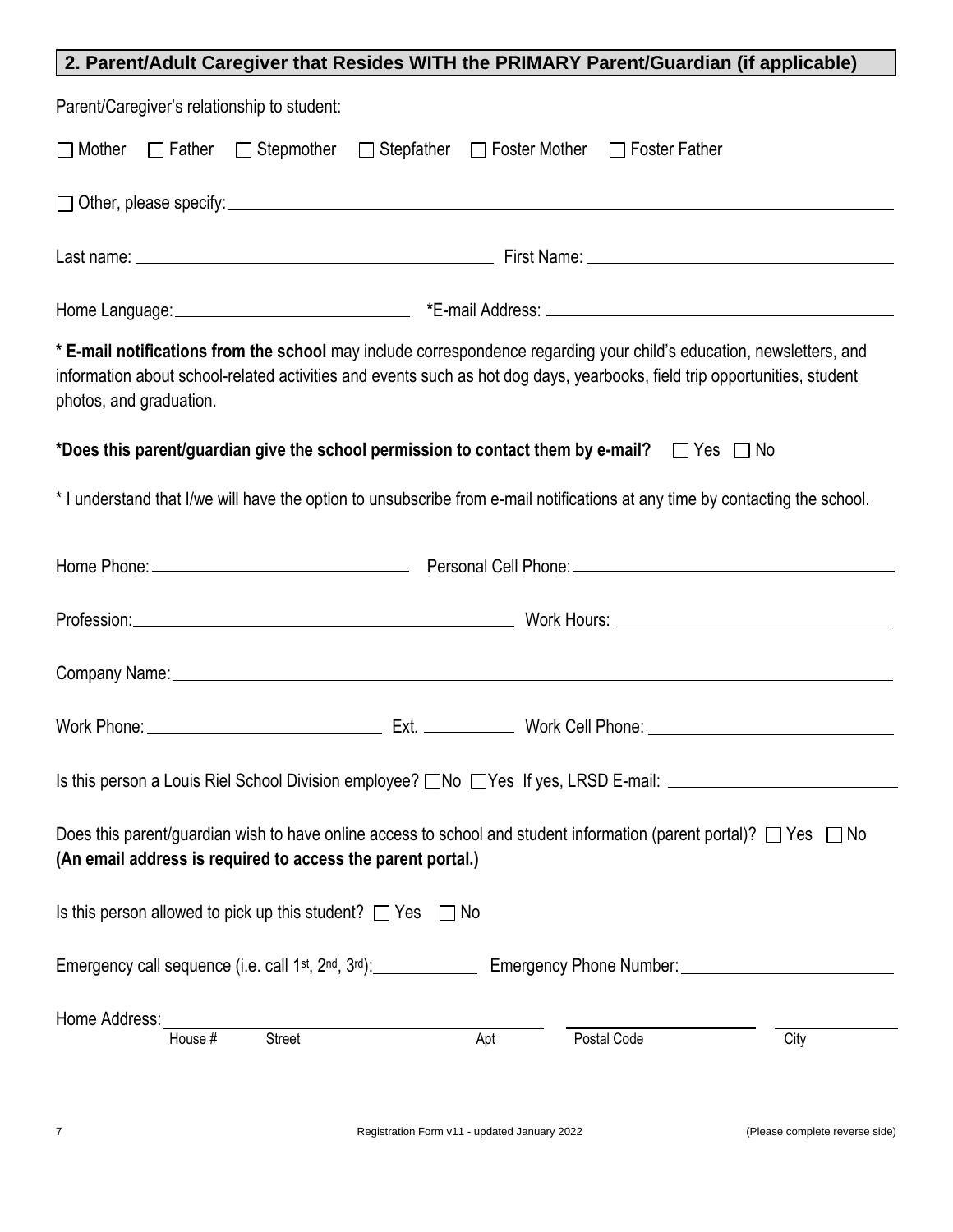| 3. Parent/Guardian that DOES NOT reside with the PRIMARY Parent/Guardian (if applicable)                                                                                                                                                                                     |     |             |      |
|------------------------------------------------------------------------------------------------------------------------------------------------------------------------------------------------------------------------------------------------------------------------------|-----|-------------|------|
| Are there any legal restrictions for this parent/guardian to access the student? $\Box$ No<br>If Yes, a copy of legal documents must be provided to the school.                                                                                                              |     | $\Box$ Yes  |      |
|                                                                                                                                                                                                                                                                              |     |             |      |
| Parent/Guardian's relationship to student:                                                                                                                                                                                                                                   |     |             |      |
| $\Box$ Father $\Box$ Stepmother $\Box$ Stepfather $\Box$ CFS<br>$\Box$ Mother                                                                                                                                                                                                |     |             |      |
|                                                                                                                                                                                                                                                                              |     |             |      |
|                                                                                                                                                                                                                                                                              |     |             |      |
|                                                                                                                                                                                                                                                                              |     |             |      |
| * E-mail notifications from the school may include correspondence regarding your child's education, newsletters, and<br>information about school-related activities and events such as hot dog days, yearbooks, field trip opportunities, student<br>photos, and graduation. |     |             |      |
| *Does this parent/guardian give the school permission to contact them by e-mail? $\Box$ Yes $\Box$ No                                                                                                                                                                        |     |             |      |
| * I understand that I/we will have the option to unsubscribe from e-mail notifications at any time by contacting the school.                                                                                                                                                 |     |             |      |
|                                                                                                                                                                                                                                                                              |     |             |      |
| Profession: North Maria Communication and Maria Communication and Maria Communication and Maria Communication                                                                                                                                                                |     |             |      |
|                                                                                                                                                                                                                                                                              |     |             |      |
|                                                                                                                                                                                                                                                                              |     |             |      |
| Is this person a Louis Riel School Division employee? $\Box$ No $\Box$ Yes If yes, LRSD E-mail: $\Box$                                                                                                                                                                       |     |             |      |
| Does this parent/guardian wish to have online access to school and student information (parent portal)? $\Box$ Yes $\Box$ No<br>(An email address is required to access the parent portal.)                                                                                  |     |             |      |
| Is this person allowed to pick up this student? $\Box$ Yes $\Box$ No                                                                                                                                                                                                         |     |             |      |
|                                                                                                                                                                                                                                                                              |     |             |      |
| Home Address:<br>House #<br>Street                                                                                                                                                                                                                                           | Apt | Postal Code | City |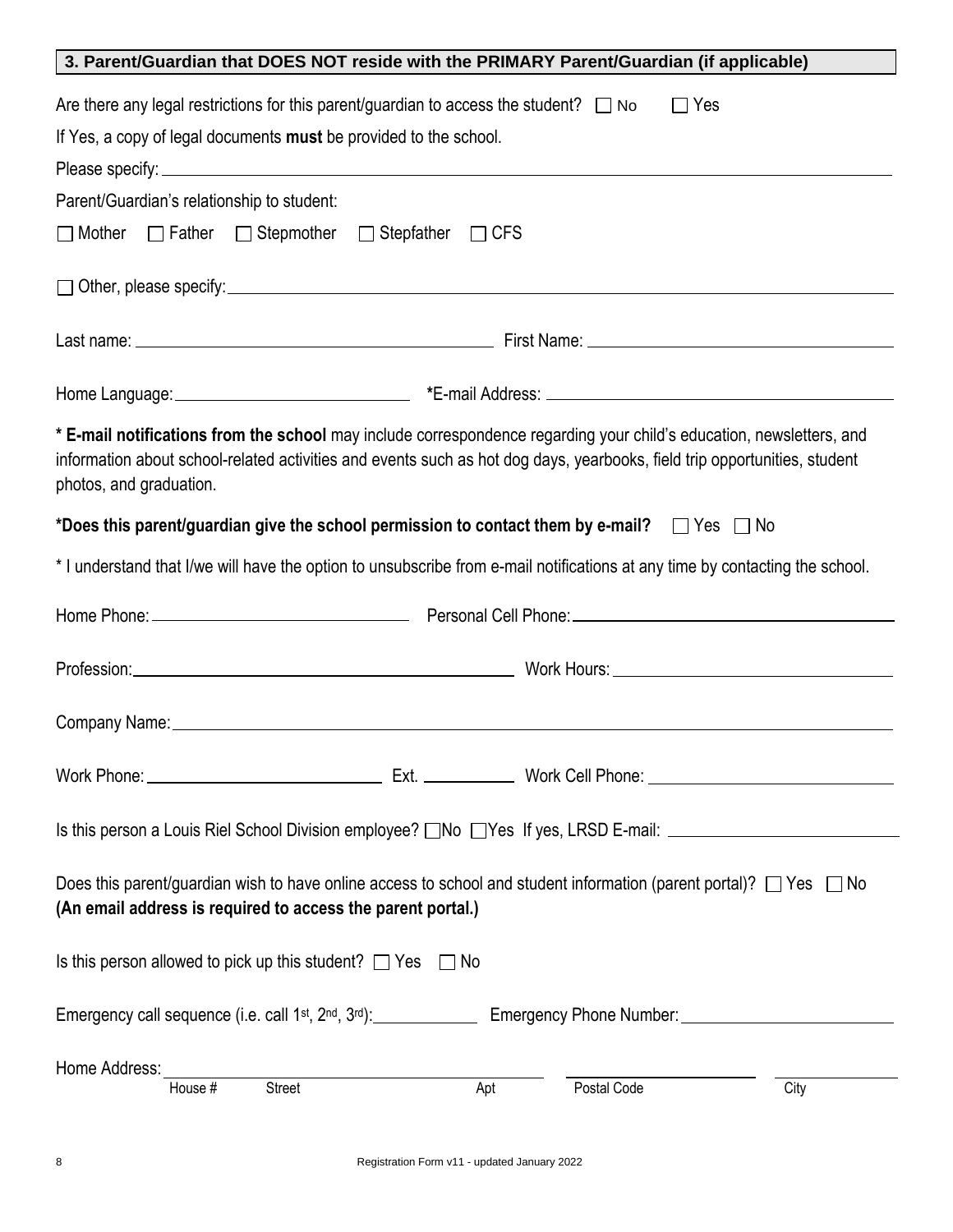| 4. Parent/Guardian that DOES NOT reside with the PRIMARY Parent/Guardian (if applicable)                                                                                                                                                                                     |  |  |
|------------------------------------------------------------------------------------------------------------------------------------------------------------------------------------------------------------------------------------------------------------------------------|--|--|
| Are there any legal restrictions for this parent/guardian to access the student? $\Box$ No<br>$\Box$ Yes                                                                                                                                                                     |  |  |
| If Yes, a copy of legal documents must be provided to the school.                                                                                                                                                                                                            |  |  |
|                                                                                                                                                                                                                                                                              |  |  |
| Parent/Guardian's relationship to student:                                                                                                                                                                                                                                   |  |  |
| □ Father □ Stepmother □ Stepfather □ CFS<br>$\Box$ Mother                                                                                                                                                                                                                    |  |  |
|                                                                                                                                                                                                                                                                              |  |  |
|                                                                                                                                                                                                                                                                              |  |  |
|                                                                                                                                                                                                                                                                              |  |  |
| * E-mail notifications from the school may include correspondence regarding your child's education, newsletters, and<br>information about school-related activities and events such as hot dog days, yearbooks, field trip opportunities, student<br>photos, and graduation. |  |  |
| *Does this parent/guardian give the school permission to contact them by e-mail? $\Box$ Yes $\Box$ No                                                                                                                                                                        |  |  |
| * I understand that I/we will have the option to unsubscribe from e-mail notifications at any time by contacting the school.                                                                                                                                                 |  |  |
|                                                                                                                                                                                                                                                                              |  |  |
|                                                                                                                                                                                                                                                                              |  |  |
|                                                                                                                                                                                                                                                                              |  |  |
|                                                                                                                                                                                                                                                                              |  |  |
| Is this person a Louis Riel School Division employee? $\Box$ No $\Box$ Yes If yes, LRSD E-mail: $\Box$                                                                                                                                                                       |  |  |
| Does this parent/guardian wish to have online access to school and student information (parent portal)? $\Box$ Yes $\Box$ No<br>(An email address is required to access the parent portal.)                                                                                  |  |  |
| Is this person allowed to pick up this student? $\Box$ Yes $\Box$ No                                                                                                                                                                                                         |  |  |
|                                                                                                                                                                                                                                                                              |  |  |
| Home Address:                                                                                                                                                                                                                                                                |  |  |
| House #<br><b>Street</b><br>Postal Code<br>City<br>Apt                                                                                                                                                                                                                       |  |  |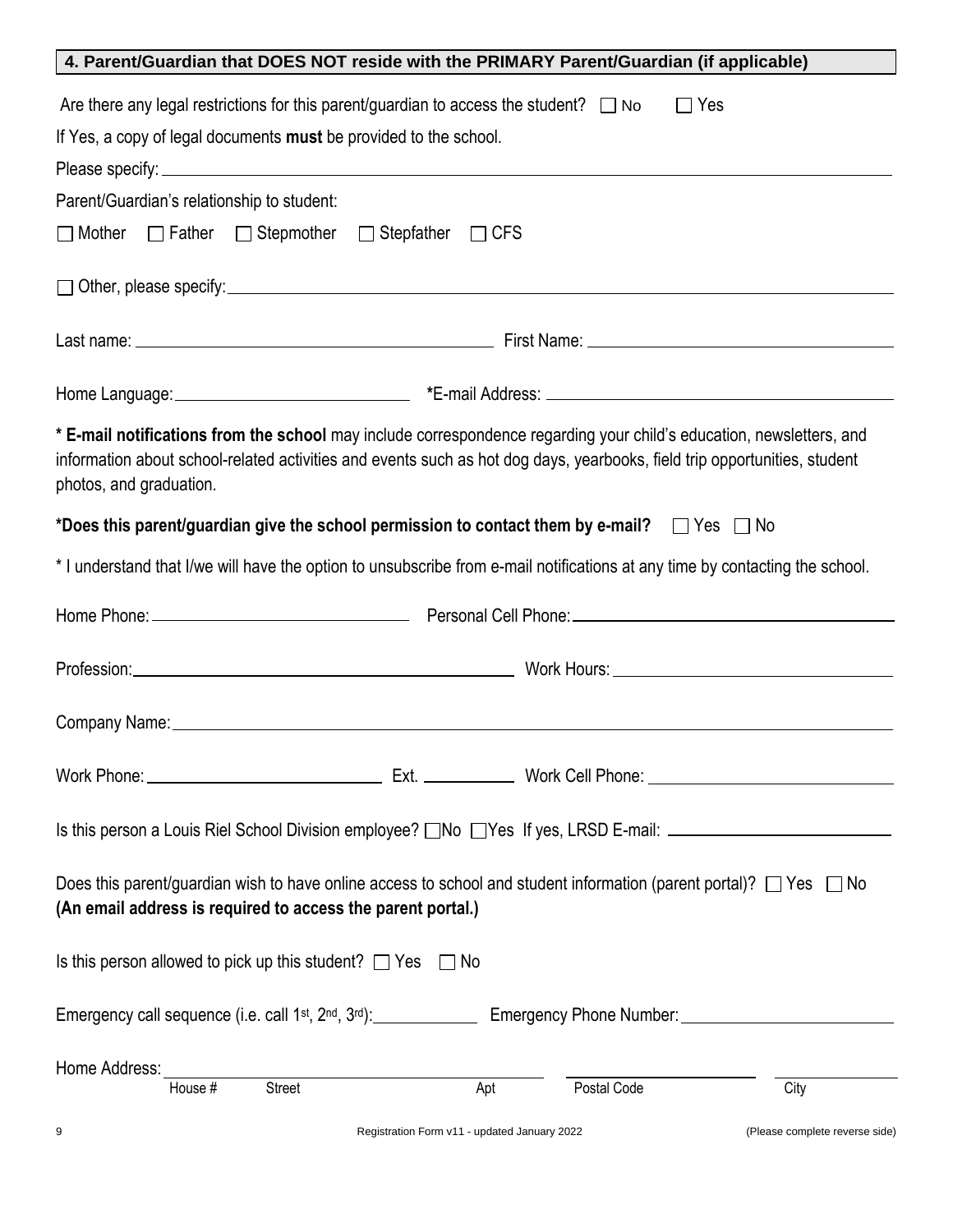| <b>Emergency Contacts</b>                                                                                                                                                                                                                                                                                    |     |                                    |               |  |  |
|--------------------------------------------------------------------------------------------------------------------------------------------------------------------------------------------------------------------------------------------------------------------------------------------------------------|-----|------------------------------------|---------------|--|--|
| If the listed Parent(s)/Guardian(s) are unavailable during an emergency, the school should call:                                                                                                                                                                                                             |     |                                    |               |  |  |
| <b>Emergency Contact 1 Contact's relationship to student:</b>                                                                                                                                                                                                                                                |     |                                    |               |  |  |
| $\Box$ Grandfather $\Box$ Aunt $\Box$ Uncle $\Box$ Friend<br>$\Box$ Grandmother                                                                                                                                                                                                                              |     | $\Box$ Brother<br>$\Box$ Neighbour | $\Box$ Sister |  |  |
|                                                                                                                                                                                                                                                                                                              |     |                                    |               |  |  |
|                                                                                                                                                                                                                                                                                                              |     |                                    |               |  |  |
|                                                                                                                                                                                                                                                                                                              |     |                                    |               |  |  |
| Is this person allowed to pick up this student? $\Box$ Yes $\Box$ No                                                                                                                                                                                                                                         |     |                                    |               |  |  |
|                                                                                                                                                                                                                                                                                                              |     |                                    |               |  |  |
| Home Address: North Management of the Second Street and Street and Street and Street and Street and Street and Street and Street and Street and Street and Street and Street and Street and Street and Street and Street and S<br>the control of the control of the control of the control of the control of |     |                                    |               |  |  |
| House #<br>Street                                                                                                                                                                                                                                                                                            | Apt | Postal Code                        | City          |  |  |
| <b>Emergency Contact 2 Contact's relationship to student:</b>                                                                                                                                                                                                                                                |     |                                    |               |  |  |
| □ Grandmother □ Grandfather □ Aunt □ Uncle □ Friend □ Neighbour □ Brother                                                                                                                                                                                                                                    |     |                                    | Sister        |  |  |
|                                                                                                                                                                                                                                                                                                              |     |                                    |               |  |  |
|                                                                                                                                                                                                                                                                                                              |     |                                    |               |  |  |
|                                                                                                                                                                                                                                                                                                              |     |                                    |               |  |  |
| Is this person allowed to pick up this student? $\Box$ Yes $\Box$ No                                                                                                                                                                                                                                         |     |                                    |               |  |  |
|                                                                                                                                                                                                                                                                                                              |     |                                    |               |  |  |
| Home Address:                                                                                                                                                                                                                                                                                                |     |                                    |               |  |  |
| House #<br><b>Street</b>                                                                                                                                                                                                                                                                                     | Apt | Postal Code                        | City          |  |  |
| <b>Childcare</b>                                                                                                                                                                                                                                                                                             |     |                                    |               |  |  |
| Name of Daycare/Sitter: Name of Daycare/Sitter:                                                                                                                                                                                                                                                              |     |                                    |               |  |  |
|                                                                                                                                                                                                                                                                                                              |     |                                    |               |  |  |
| Can pick up student? No Yes Is Emergency Contact? No Yes If yes, emergency call sequence: ______                                                                                                                                                                                                             |     |                                    |               |  |  |
| If eligible, does this student require bussing from or to their daycare/sitter location by LRSD transportation?                                                                                                                                                                                              |     |                                    |               |  |  |
| $PM: \Box$ No<br>$AM: \vert \vert No$<br>Yes<br>Yes                                                                                                                                                                                                                                                          |     |                                    |               |  |  |